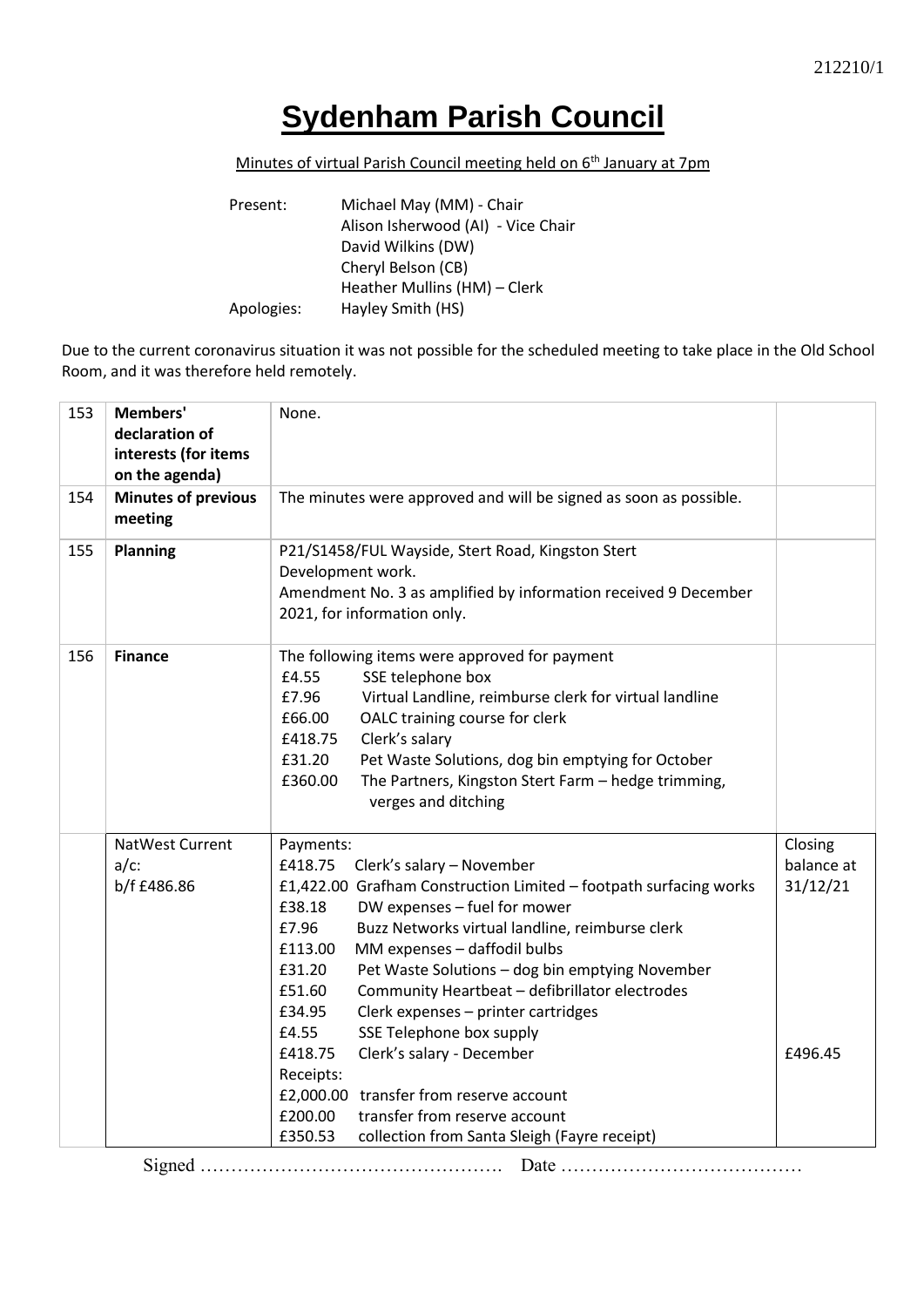|     | NatWest Reserve                   | Receipts:                                                                                                                                                                                                                                                                                                                                                                             |            |
|-----|-----------------------------------|---------------------------------------------------------------------------------------------------------------------------------------------------------------------------------------------------------------------------------------------------------------------------------------------------------------------------------------------------------------------------------------|------------|
|     | $a/c$ :                           | £0.25<br>interest in December                                                                                                                                                                                                                                                                                                                                                         |            |
|     | b/f £30,372.21                    | Payments:                                                                                                                                                                                                                                                                                                                                                                             |            |
|     |                                   | £2,000.00<br>transfer to current account                                                                                                                                                                                                                                                                                                                                              |            |
|     |                                   | £200.00<br>transfer to current account                                                                                                                                                                                                                                                                                                                                                | £28,172.46 |
|     |                                   | The budget for 2022/2023 was finalised after discussion. It was<br>agreed that the precept for the forthcoming year should be set at<br>£16,000. The form to be completed and submitted.                                                                                                                                                                                              | HM         |
|     |                                   |                                                                                                                                                                                                                                                                                                                                                                                       |            |
| 157 | <b>Matters carried</b><br>forward | <b>Playing field</b><br>The ditching works have been completed with a change in level and<br>improved finish.<br>The goalpost may need to be replaced in the Spring.                                                                                                                                                                                                                  |            |
| 158 |                                   | Speeding on B4445 and through the village                                                                                                                                                                                                                                                                                                                                             |            |
|     |                                   | The safety audit for the pinch point is progressing.<br>Chinnor PC have indicated in Full Council minutes dated 6 <sup>th</sup> December<br>2021 that the pinch point will be included within the main scheme of<br>the measures that Chinnor will be taking. Need to seek clarification<br>with CPC on funding.<br>OCC are running a countywide scheme for 20mph, with a few pilots. | <b>MM</b>  |
|     |                                   | If Sydenham is successful in their application the road markings and<br>roundels will be replaced and the two village VAS signs will need<br>recalibrating. Need to clarify if we have separate CIL grant for 20mph                                                                                                                                                                   | AI         |
|     |                                   | Aston Rowant PC have contacted Sydenham regarding a joint<br>approach to the 20mph zone.                                                                                                                                                                                                                                                                                              | <b>MM</b>  |
|     |                                   | Planted tubs have been suggested for the three pinch point islands on<br>Sydenham Road - cost of half barrels to be investigated.                                                                                                                                                                                                                                                     | <b>DW</b>  |
| 159 |                                   | Wildflower meadow and Queens Canopy trees from Woodland Trust                                                                                                                                                                                                                                                                                                                         |            |
|     |                                   | The trees have been temporarily heeled into a holding patch before<br>planting in February.                                                                                                                                                                                                                                                                                           |            |
| 160 |                                   | Village repairs and maintenance<br>The daffodil planting has been completed, with roughly 3000 bulbs<br>planted throughout the village.                                                                                                                                                                                                                                               |            |
| 161 |                                   | <b>Footpaths and bridleways</b>                                                                                                                                                                                                                                                                                                                                                       |            |
|     |                                   | Expenditure was approved for further hardcore application to the Jays<br>footpath in the Spring if the landowner is in agreement.<br>The TOE grant application for the gate to Footpath 378 is currently<br>under consideration. A decision is expected later in January.                                                                                                             | MM         |
| 162 |                                   | <b>Faster broadband</b>                                                                                                                                                                                                                                                                                                                                                               |            |
|     |                                   | Openreach surveying is currently underway including testing of<br>existing ducting, some remedial works will be necessary which should<br>start next month.                                                                                                                                                                                                                           |            |
|     |                                   |                                                                                                                                                                                                                                                                                                                                                                                       |            |